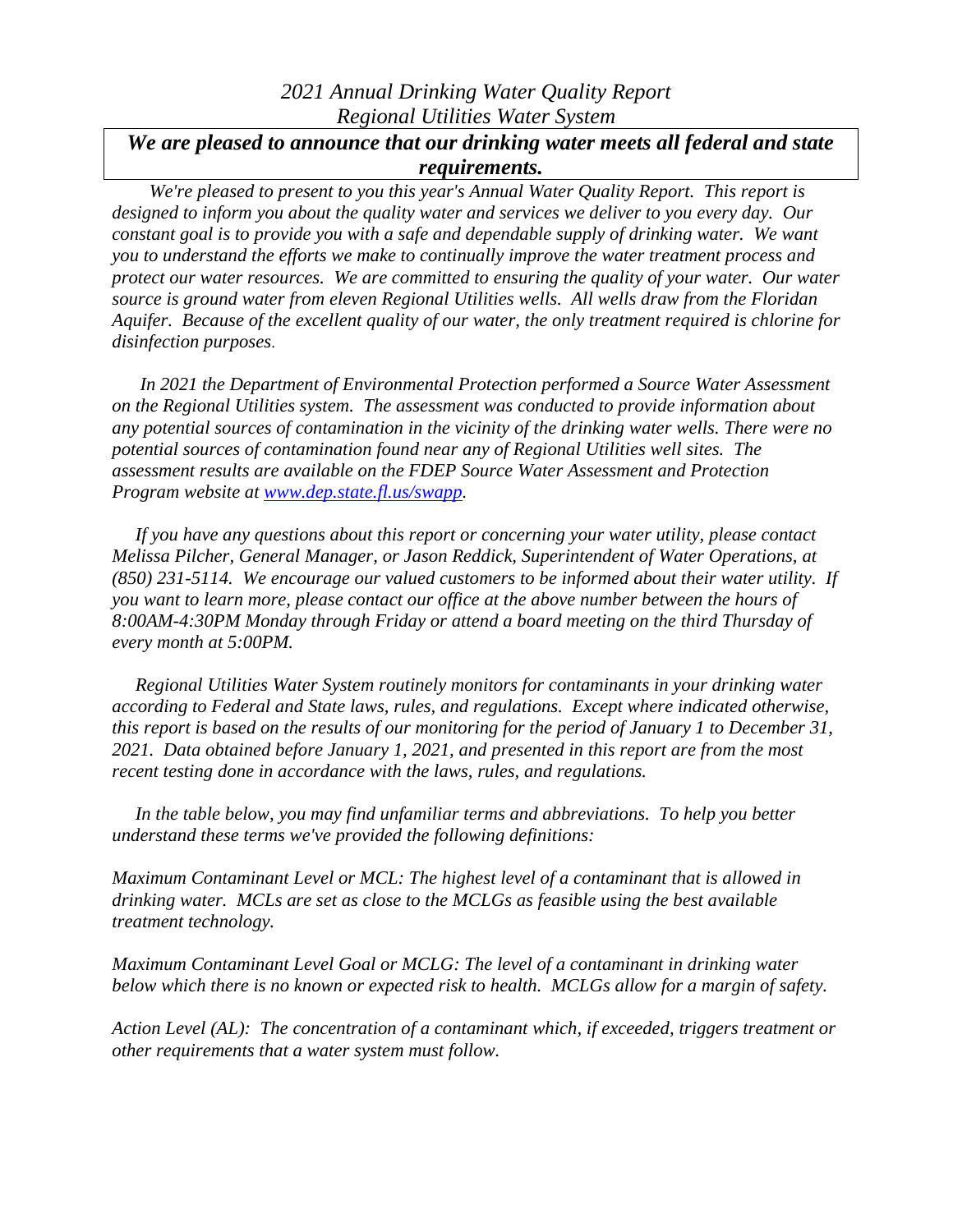*Maximum residual disinfectant level or MRDL: The highest level of a disinfectant allowed in drinking water. There is convincing evidence that addition of a disinfectant is necessary for control of microbial contaminants.*

*Maximum residual disinfectant level goal or MRDLG: The level of a drinking water disinfectant below which there is no known or expected risk to health. MRDLGs do not reflect the benefits of the use of disinfectants to control microbial contaminants.*

*"ND" means not detected and indicates that the substance was not found by laboratory analysis.*

*Parts per million (ppm) or Milligrams per liter (mg/l) – one part by weight of analyte to 1 million parts by weight of the water sample.*

*Parts per billion (ppb) or Micrograms per liter (µg/l) – one part by weight of analyte to 1 billion parts by weight of the water sample.*

*Picocurie per liter (pCi/L) - measure of the radioactivity in water.*

 *EPA requires monitoring of over 80 drinking water contaminants. Those contaminants listed in the table below are the only contaminants detected in your drinking water.*

## **2021 CONTAMINANTS TABLE**

| <b>Contaminant and</b><br><b>Unit of Measurement</b> | Dates of<br>sampling<br>(mo./yr.) | <b>MCL</b><br>Violation<br>Y/N | Level<br><b>Detected</b> | Range of<br><b>Results</b> | <b>MCLG</b> | <b>MCL</b> | <b>Likely Source of Contamination</b> |  |  |  |
|------------------------------------------------------|-----------------------------------|--------------------------------|--------------------------|----------------------------|-------------|------------|---------------------------------------|--|--|--|
| <b>Radioactive Contaminants</b>                      |                                   |                                |                          |                            |             |            |                                       |  |  |  |
| Alpha emitters<br>(pCi/L)                            | 3/17.6/17                         | N                              | 1.8                      | $ND-1.8$                   | $\Omega$    | 15         | Erosion of natural deposits           |  |  |  |
| Radium $226 + 228$ or<br>combined radium<br>(pCi/L)  | 3/17, 6/17                        | N                              | 0.9                      | $0.3 - 0.9$                | $\theta$    |            | Erosion of natural deposits           |  |  |  |

| <b>Inorganic Contaminants</b>                 |                                                 |                                       |                          |                            |             |     |                                                                                                  |  |  |
|-----------------------------------------------|-------------------------------------------------|---------------------------------------|--------------------------|----------------------------|-------------|-----|--------------------------------------------------------------------------------------------------|--|--|
| <b>Containment and Unit</b><br>of measurement | Dates of<br><b>Sampling</b><br>$\text{mo./vr.}$ | <b>MCL</b><br><b>Violation</b><br>Y/N | Level<br><b>Detected</b> | Range of<br><b>Results</b> | <b>MCLG</b> | MCL | <b>Likely Source of Contamination</b>                                                            |  |  |
| Barium (ppm)                                  | 2/20                                            | N                                     | 0.011                    | NA                         |             |     | Discharge of drilling wastes; discharge<br>from metal refineries; erosion of natural<br>deposits |  |  |
| Sodium (ppm)                                  | 2/20                                            | N                                     | 2.2                      | NA                         | N/A         | 160 | Salt water intrusion, leaching from soil                                                         |  |  |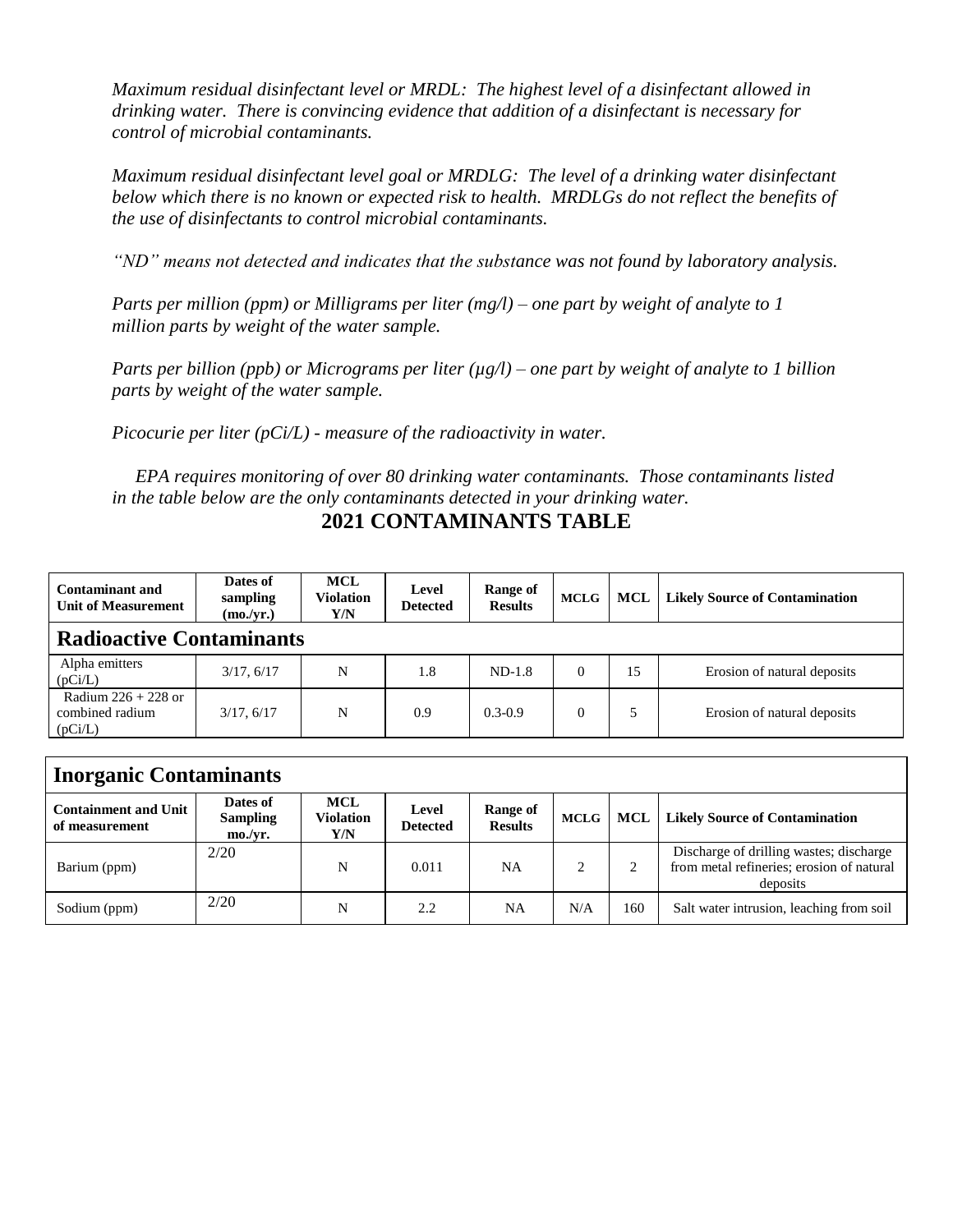| <b>Stage 1 Disinfectant/Stage 2 Disinfection By-Products (D/DBP)</b> |                                   |                                |                          |                               |                                |                              |                                           |  |  |  |
|----------------------------------------------------------------------|-----------------------------------|--------------------------------|--------------------------|-------------------------------|--------------------------------|------------------------------|-------------------------------------------|--|--|--|
| <b>Contaminant and</b><br><b>Unit of Measurement</b>                 | Dates of<br>sampling<br>(mo./yr.) | MCL<br><b>Violation</b><br>Y/N | Level<br><b>Detected</b> | Range<br>оf<br><b>Results</b> | <b>MCLG</b> or<br><b>MRDLG</b> | <b>MCL</b> or<br><b>MRDL</b> | <b>Likely Source of Contamination</b>     |  |  |  |
| Chlorine(ppm)-Stage 1                                                | $1/21-$<br>12/21                  | N                              | 1.13                     | $.09-$<br>1.16                | MRDLG<br>$=4$                  | $MRDL = 4.0$                 | Water additive used to control microbes   |  |  |  |
| Haloacetic Acids<br>$(five)$ (HAA5) (ppb)                            | 7/21                              | N                              | 5.4                      | $2.9 - 5.4$                   | <b>NA</b>                      | $MCL = 60$                   | By-product of drinking water disinfection |  |  |  |
| <b>TTHM</b> [Total<br>trihalomethanes] (ppb)                         | 7/21                              | N                              | 11.8                     | $6.1 - 11.8$                  | <b>NA</b>                      | $MCL = 80$                   | By-product of drinking water disinfection |  |  |  |

| <b>Contaminant and Unit</b><br>of Measurement | Dates of<br>sampling<br>(mo./yr.) | AL<br><b>Exceeded</b><br>Y/N | 90th<br>Percentile<br><b>Result</b> | No. of<br>sampling<br>sites<br>exceeding<br>the AL | <b>MCLG</b> | AL (Action<br>Level) | <b>Likely Source of Contamination</b>                                                                        |  |  |
|-----------------------------------------------|-----------------------------------|------------------------------|-------------------------------------|----------------------------------------------------|-------------|----------------------|--------------------------------------------------------------------------------------------------------------|--|--|
| <b>Lead and Copper (Tap Water)</b>            |                                   |                              |                                     |                                                    |             |                      |                                                                                                              |  |  |
| Copper (tap water)<br>(ppm)                   | $6/20 - 9/20$                     | N                            | 0.14                                | $0$ of 30                                          | 1.3         | 1.3                  | Corrosion of household plumbing systems;<br>erosion of natural deposits; leaching from<br>wood preservatives |  |  |
| Lead (tap water) (ppb)                        | $6/20 - 9/20$                     | N                            | 1.7                                 | $0$ of 30                                          | $\Omega$    | 15                   | Corrosion of household plumbing systems,<br>erosion of natural deposits                                      |  |  |

*The sources of drinking water (both tap water and bottled water) include rivers, lakes, streams, ponds, reservoirs, springs, and wells. As water travels over the surface of the land or through the ground, it dissolves naturally occurring minerals and, in some cases, radioactive material, and can pick up substances resulting from the presence of animals or from human activity.*

 *Contaminants that may be present in source water include:*

*(A) Microbial contaminants, such as viruses and bacteria, which may come from sewage treatment plants, septic systems, agricultural livestock operations, and wildlife.*

*(B) Inorganic contaminants*, *such as salts and metals, which can be naturally-occurring or result from urban stormwater runoff, industrial or domestic wastewater discharges, oil and gas production, mining, or farming.*

- *(C) Pesticides and herbicides, which may come from a variety of sources such as agriculture, urban stormwater runoff, and residential uses.*
- *(D) Organic chemical contaminants*, *including synthetic and volatile organic chemicals, which are by-products of industrial processes and petroleum production, and can also come from gas stations, urban stormwater runoff, and septic systems.*
- *(E) Radioactive contaminants*, *which can be naturally occurring or be the result of oil and gas production and mining activities.*

 *In order to ensure that tap water is safe to drink, the EPA prescribes regulations, which limit the amount of certain contaminants in water provided by public water systems. The Food and Drug Administration (FDA) regulations establish limits for contaminants in bottled water, which must provide the same protection for public health.*

 *Drinking water, including bottled water, may reasonably be expected to contain at least small amounts of some contaminants. The presence of contaminants does not necessarily indicate that the water poses a health risk. More information about contaminants and potential health effects*